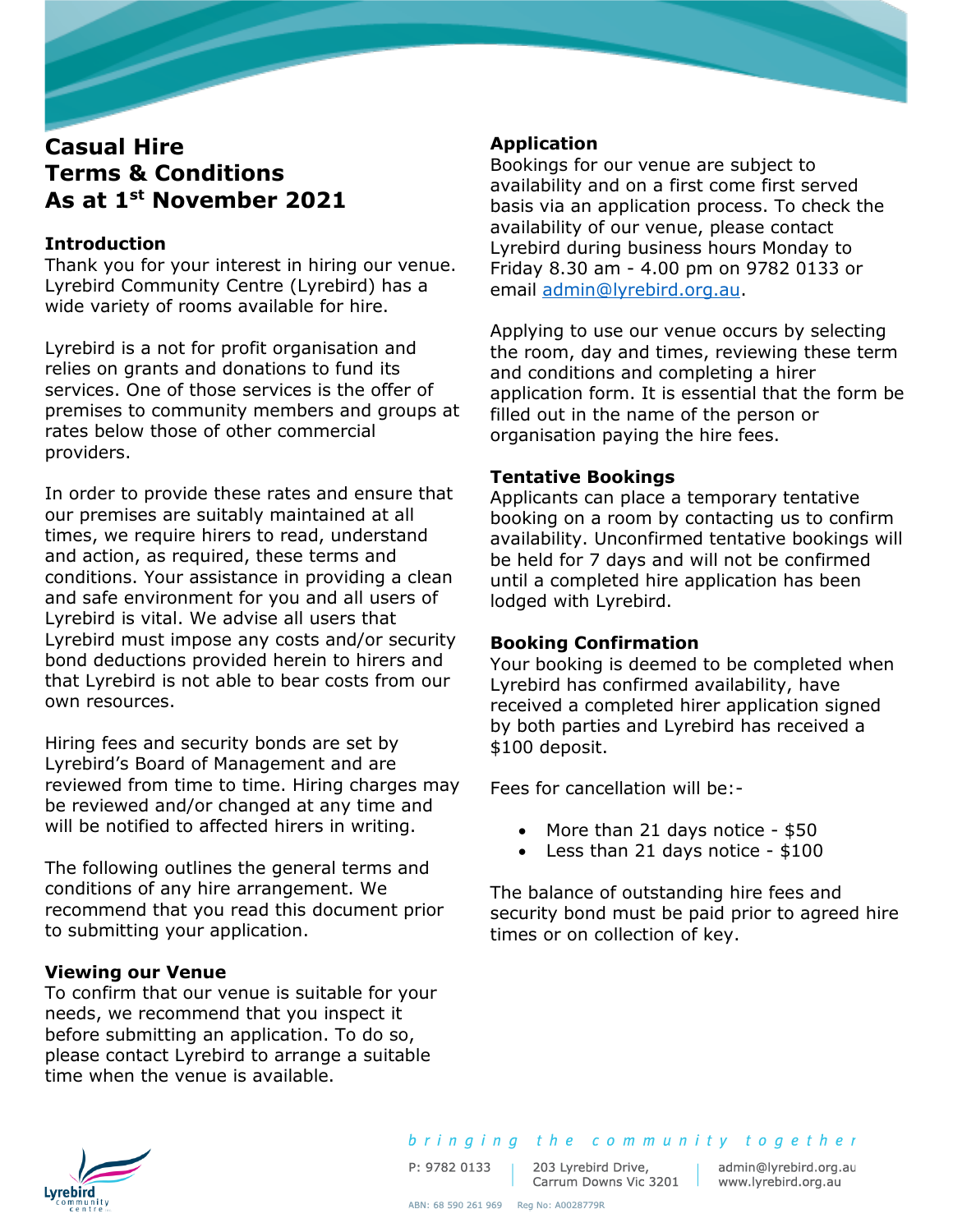### **Booking Time**

Hiring times must be adhered to and times requested should include set up, pack up and cleaning time. Lyrebird allows for only 5-10 minutes either side of your confirmed hiring times. Any use of the venue after the confirmed times will be charged to hirers at the appropriate commercial rate.

Hirers who fail to comply with Lyrebird's 1.00 am curfew will automatically forfeit the full security bond held.

Please note, in the event that the venue is vacated earlier than the agreed conclusion time, no refunds or time credits will be issued.

### **Area Booked**

Hirers may only use the rooms that have been booked and paid for. Lyrebird reserves the right to book any other portion of the building at the same time (including any adjoining meeting rooms).

#### **Keys**

A key and security card should be collected from Lyrebird during office hours (Monday to Friday between 8.30 am - 4.00 pm) and no earlier than 24 hours prior to the booking commencement. The key and security card must be returned within two business days following the conclusion of hire. If these are not returned, replacement costs may be deducted from the Hirer's security bond. This may include the cost of deploying a locksmith.

Should a key be lost, Lyrebird must be notified as soon as possible. For security reasons, any form of identification to the venue must not be kept with the key.

# **Right to Access**

Authorised Lyrebird staff and contractors are at all times entitled to access any and every part of the venue. Any instruction given by an authorised representative to any person admitted by the Hirer shall be obeyed, however, such instructions should not interfere with the operation of the hire purpose.

# **Restricted & Prohibited Activities**

Applicants are advised that the following activities are prohibited:

- Sub-letting
- Tap dancing or any other activity that has the potential to damage flooring
- The application of any substance, including wax
- Smoking inside or within 10 metres of any entrance. All butts must be disposed of appropriately
- Any other activity that may cause damage to the venue

Hirers risk losing their security bond if it is found that they, or any guest, breach any of these requirements.

### **Disorderly or Illegal Behavior**

Hirers and their guests are required to comply with all current laws, regulations and policies. No smoking, spitting, obscene or insulting language or disorderly behaviour or damage to property is permitted.

Undertaking this behaviour may warrant expulsion and forfeiture of part or whole of the security bond.

Any illegal behaviour will result in immediate expulsion, full forfeiture of the security bond and any illegal activity will be reported to Victoria Police.

#### **Storage of Equipment**

No personal property or property belonging to a Hirer may be stored in our venue without prior written consent.

Any such consent is subject to the Hirer accepting full responsibility for any loss, damage or misuse of the equipment. Lyrebird does not accept any responsibility for losses or damage, irrespective of the circumstances.



bringing the community together

P: 9782 0133

203 Lyrebird Drive, Carrum Downs Vic 3201 | www.lyrebird.org.au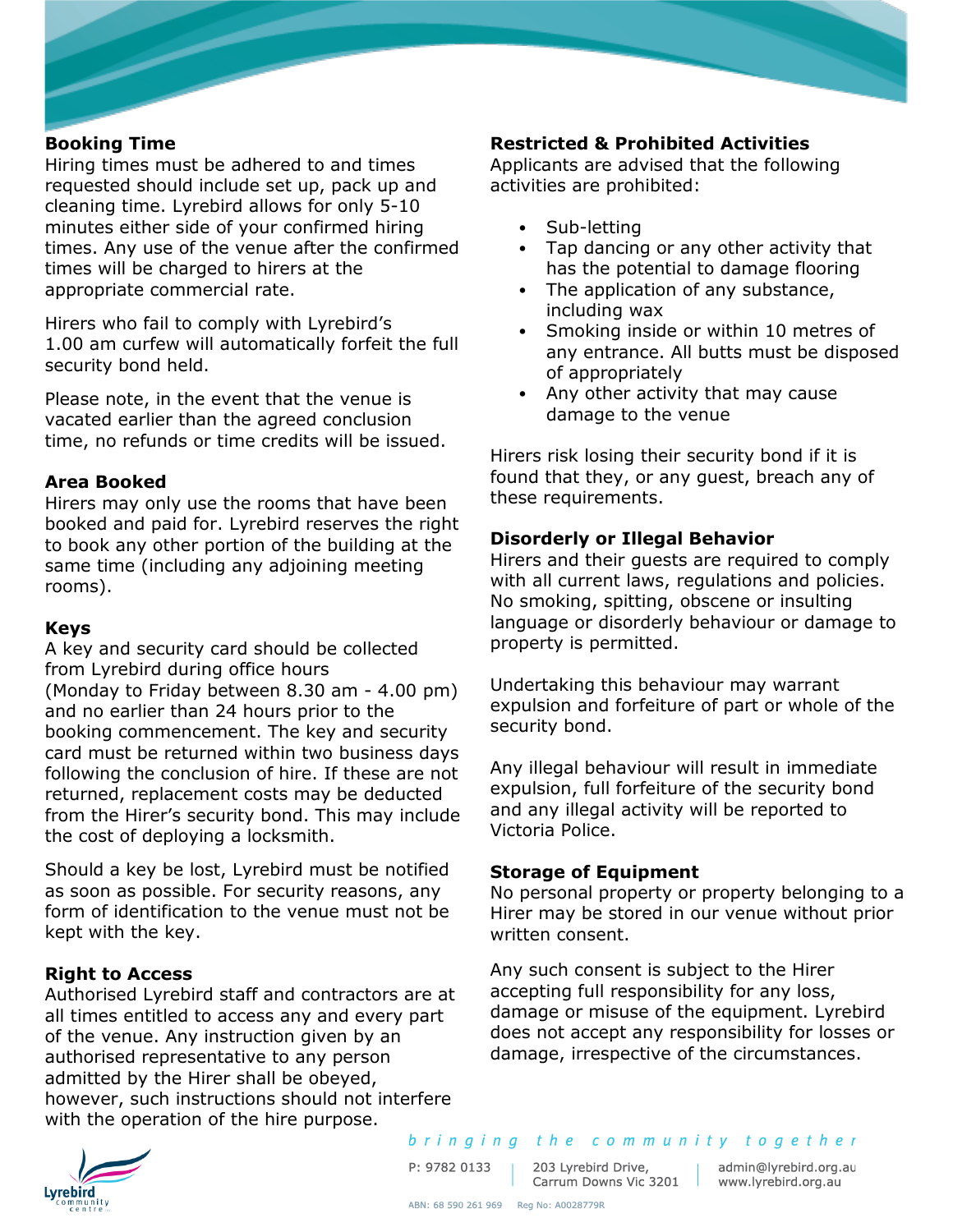#### **Security Bond**

Hirers are required to pay a Security Bond when hiring our venue outside of our normal business hours (i.e. Monday to Friday 8.30 am - 4.00 pm). This is held in trust as security against any loss or damages to the building, fixtures, fittings, furniture or appliances. This is also used as a guarantee for maintaining the venue in a clean state and compliance with the terms and conditions of hire.

Security bonds must be paid prior to the date of the booking. Failure to pay the security bond may result in cancellation of the booking.

In the event that our venue is damaged or left in an unclean state, or if there is a breach of these terms and conditions, Lyrebird reserves the right to withhold part or all of the security bond to cover the cost of repairs or cleaning. If the costs of any repairs exceed the amount of the security bond, the Hirer may also be charged any additional amount.

The security bond deductions are as follows:

- Damage charged at the cost of repairs
- Failure to comply with 1.00 am curfew full security bond forfeiture
- Activation of Fire Alarm full security bond forfeiture and any additional costs
- Additional cleaning– minimum \$200
- Any illegal activity full security bond forfeiture & Police report
- Lyrebird staff callout fee minimum \$100
- Non activation of alarm \$70
- Failure to turn off lights, air-conditioning or heating - \$50

The security bond will be released once keys and security card have been returned and full compliance with these terms and conditions has been confirmed. The security bond will be held by Lyrebird until any dispute (if any should arise) has been resolved.

Security bond refunds may take up to 7 days to process.

#### **Damage to Building & Surrounds**

The Hirer is responsible for the costs of repairing damage to the building, fixtures, fittings and contents (fair wear and tear accepted) if it has occurred during their hiring time. If the cost to repair the venue exceeds the amount of the security bond, Lyrebird will seek to recover the costs from the Hirer.

Floors, walls, blinds or any other part of the building or any fittings or furniture, must not be broken, scratched or damaged in anyway. Nails and screws may not be used. No notices, signs, advertisements or fittings of any kind can be erected in the venue, or affixed to the walls, doors, fittings or furniture or any other portion of the venue without the prior consent of Lyrebird. If consent is granted the aforementioned must be removed from the venue at the conclusion of each hire period.

Lyrebird shall not be liable for any loss or damage sustained by the Hirer or any person, firm or corporation entrusting to or supplying any article or thing to the Hirer by reason of any such article or thing being lost, damaged or stolen. The Hirer shall indemnify Lyrebird against any claim by any such person, form or corporation in respect of such article or thing.

All vehicles must be parked in the car park. Under no circumstances should cars or trucks be driven on to the grass or paved area. Costs may be incurred if these areas be damaged. Vehicles must not use the driveway into the car park as a drop off point and vehicles that park in the designated disabled car parks must display the appropriate permit. These will be patrolled and fines may be incurred.

Any damage found on your arrival at the venue should be logged on our after-hours answering service by phoning 9782 0133. Name, contact and damage details should be left. Unless notified, we will assume that damage has occurred during your hiring time and you may be liable for all repair or replacement costs.



bringing the community together

P: 9782 0133

203 Lyrebird Drive,

203 Lyrebird Drive, admin@lyrebird.org.au<br>Carrum Downs Vic 3201 www.lyrebird.org.au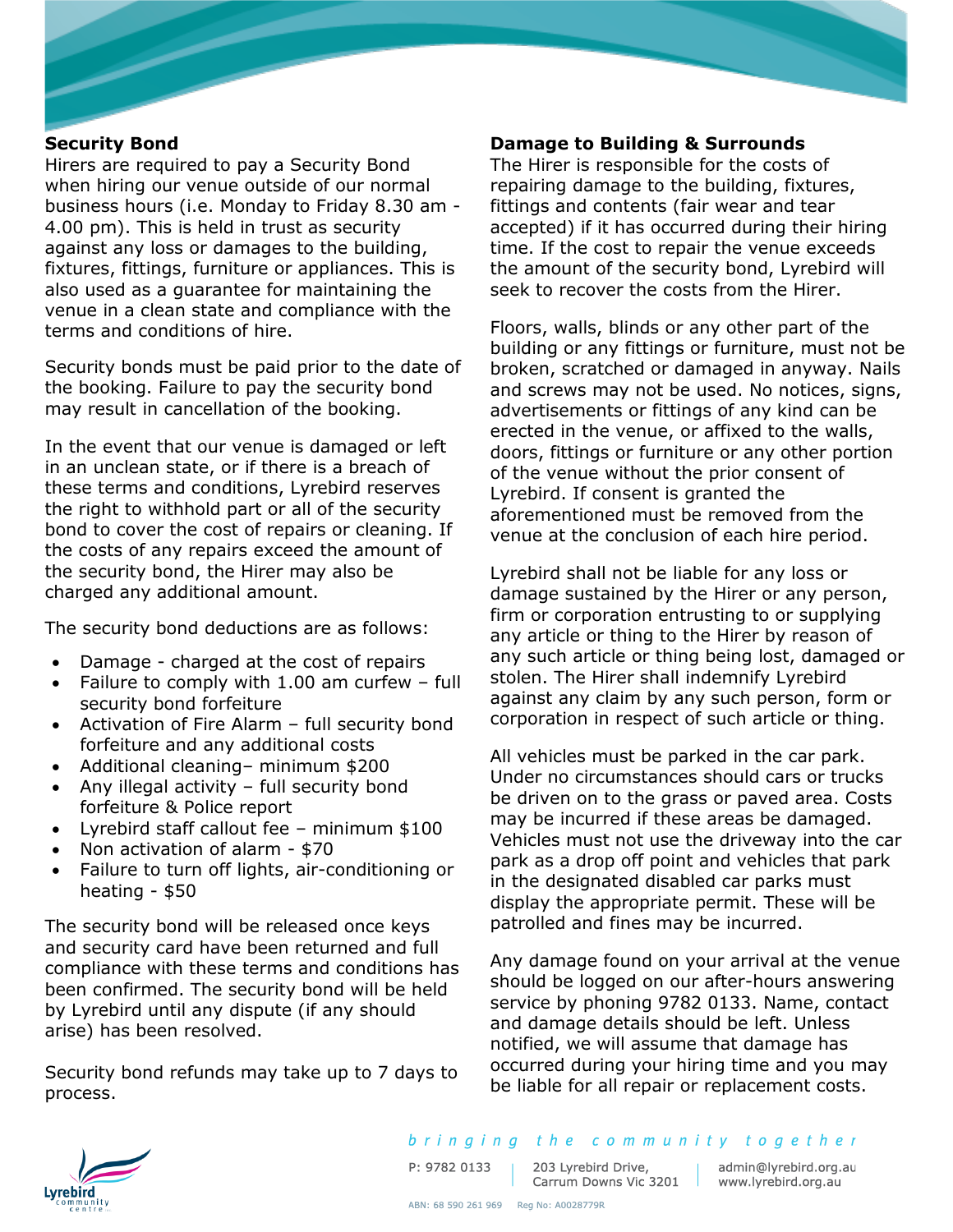### **Cleaning**

Lyrebird is used by many hirers and a high standard of cleanliness is expected from all. We respectfully request that all hirers assist us by leaving the venue ready for the next user by:-

- Wiping down tables where necessary
- Returning all chairs and tables to storerooms or in the position in which they were found (photos showing room set up are displayed in each room)
- Ensuring all floors are swept and/or vacuumed and are scratch free
- Cleaning and/or removing any spills, dirt, rubbish, or any other substances
- Ensuring that kitchen surfaces, equipment and appliances are clean
- Removing all food and waste

If additional cleaning requirements are identified during post-hire inspections, extra cleaning costs may be incurred or deducted from the Hirer's security bond.

Cleaning equipment can be found in the cleaning cupboard in the main hallway or in the cupboard in the Lyrebird Hall.

#### **Kitchen Facilities**

The Hirer shall leave the kitchen, including fixtures, appliances and utensils, in a clean and tidy condition. All rubbish must be removed. If this is not done, Lyrebird reserves the right to deduct the cost of cleaning and/or rubbish removal from the Hirer's security bond or to charge the Hirer for any extra charges incurred.

#### **Wifi & Audio Visual Equipment**

Hirers may access Lyrebird's Wifi and audio visual equipment on request. Hirers will be required to attend an induction to receive instructions and passwords. Wifi passwords should not be given to any third party.

#### **Security**

Lyrebird's security company checks the premises routinely. However, should it be necessary for them to take action due to late closure or noise levels on the premises or surrounds, this will forfeit full security bond held. Should Lyrebird's security company or any Lyrebird representative be required to attend the premises for any reason in relation to your hiring, a callout fee will be charged.

Whilst the Carrum Downs Library shares the building with Lyrebird, the two are run separately. Should any difficulty or issue arise with the alarm system, one of the emergency contacts listed below should be notified to rectify the matter.

As a Hirer of our venue, it is your responsibility to ensure the security of our building and the safety of your clients:-

- Ensure vehicles are parked in the venue car park, locked and valuables not openly displayed.
- Be observant of who is entering the building and where able, restrict access by locking one or both of the front doors.
- We recommend that anyone leaving the premises after dark be accompanied.
- Children should not be allowed to roam the building unattended.

Safety is of paramount importance, if necessary call:-

- Victoria Police on 000
- Police Assistance Line 131 444
- Carrum Downs Police Station 8770 4100
- Lyrebird Representative 0400 266 448
- Lyrebird Representative 0409 230 234
- Quad Security 1300 881 823



P: 9782 0133

203 Lyrebird Drive, Carrum Downs Vic 3201 | www.lyrebird.org.au

bringing the community together

admin@lyrebird.org.au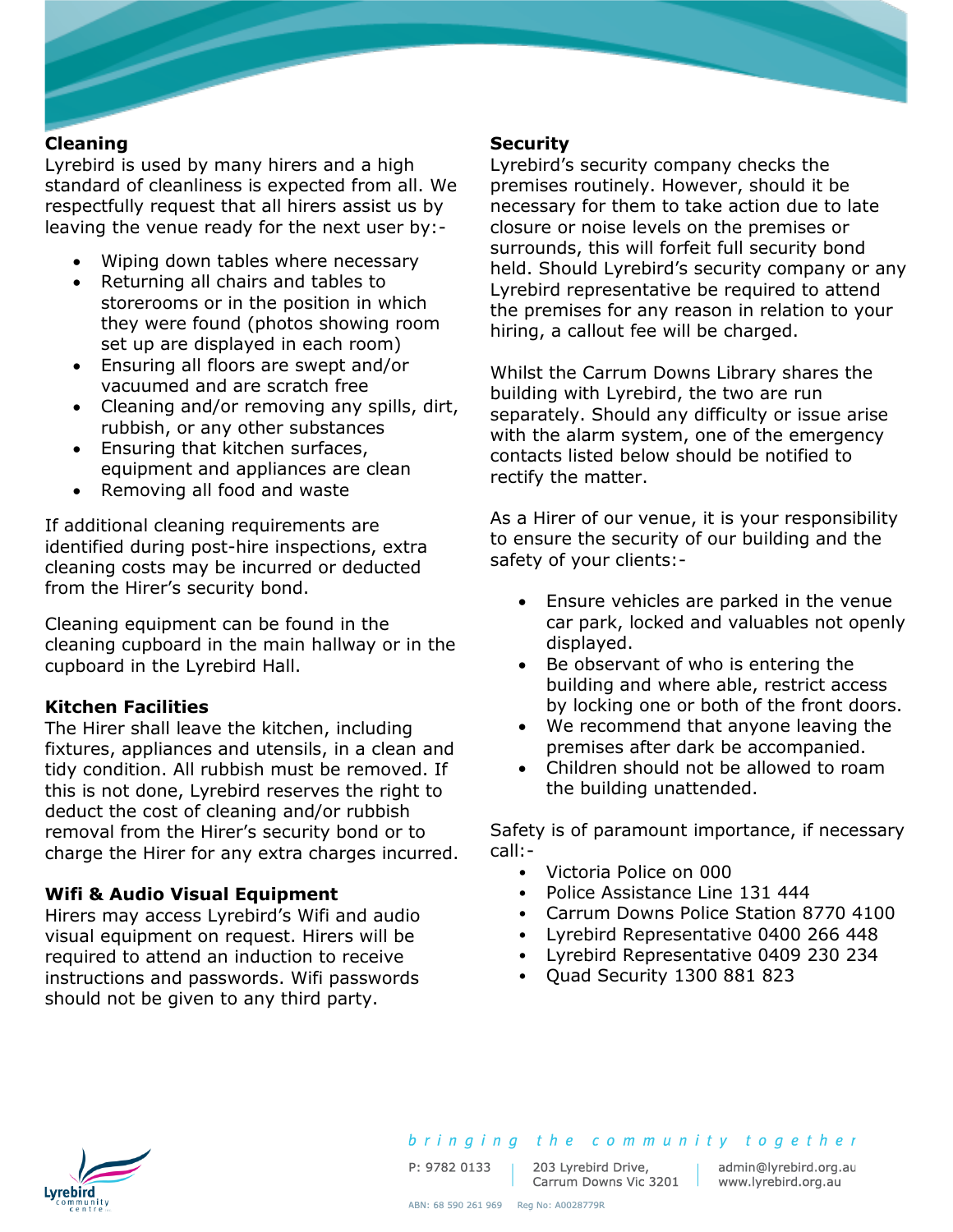# **Insurance and Indemnity**

Community based organisations and business Hirers shall at all times during the hire period be the holder of a current public liability insurance policy in respect of the activities specified for a minimum coverage sum of \$10 million. A copy of a certificate of currency must be provided in order for Lyrebird to confirm an applicant's booking.

The Hirer agrees to indemnify and to keep indemnified, Lyrebird Community Centre Inc., its servants and agents, and each of them from and against all actions, costs, claims, charges, expenses, penalties, demands and damages whatsoever which may be brought or made or claimed against them, or any of them, in connection with the Hirer's behaviour or purported behaviour of its obligations under the agreement to hire Lyrebird's venue and be directly related to the negligent acts, errors or omission of the Hirer.

The Hirer's liability to indemnify Lyrebird shall be reduced proportionally to the extent that any act or omission of Lyrebird, its servants or agents, contributed to the loss or liability.

#### **Breaches**

Any Hirer found in breach of these terms and conditions, including maintaining the condition of the venue or excessive noise, is liable to be expelled from the venue and the security bond forfeited.

# **Disputes**

In the event of any dispute or difference arising as to the interpretation of these terms and conditions, or of any matter or thing contained in the document, the decision of Lyrebird shall be final.

# **Cancellations & Refusal to Hire**

Lyrebird reserves the right to cancel bookings at any time without liability, however all hire fees and security bonds paid to Lyrebird will be refunded.

# **Checklist on Leaving the Building**

- Floors have been swept, vacuumed and/or washed
- Stains on carpet areas have been cleaned immediately
- All tables and chairs to be cleaned if required *(Cleaning products can be found in the cleaning cupboard in main hallway – main door key opens this cupboard)*
- Furniture has been replaced as found
- Air-conditioning/heating, lighting and appliances have been turned off
- Rubbish applicable to your hiring must be removed
- Windows checked and locked
- Blinds to be open
- External exits secured and locked
- Centre is clean and tidy
- Alarm to be activated

# **Privacy**

Lyrebird collects personal information for the purpose of processing your application and ensuring compliance with these terms and conditions. If you do not provide this we may be unable to process your application.

#### **Further Information**

To make a booking or for further information about hiring our venue, please contact us during our business hours Monday to Friday 8.30 am - 4.00 pm:-

Phone – 9782 0133 Email – admin@lyrebird.org.au



P: 9782 0133

203 Lyrebird Drive, 203 Lyrebird Drive, admin@lyrebird.org.au<br>Carrum Downs Vic 3201 www.lyrebird.org.au

admin@lyrebird.org.au